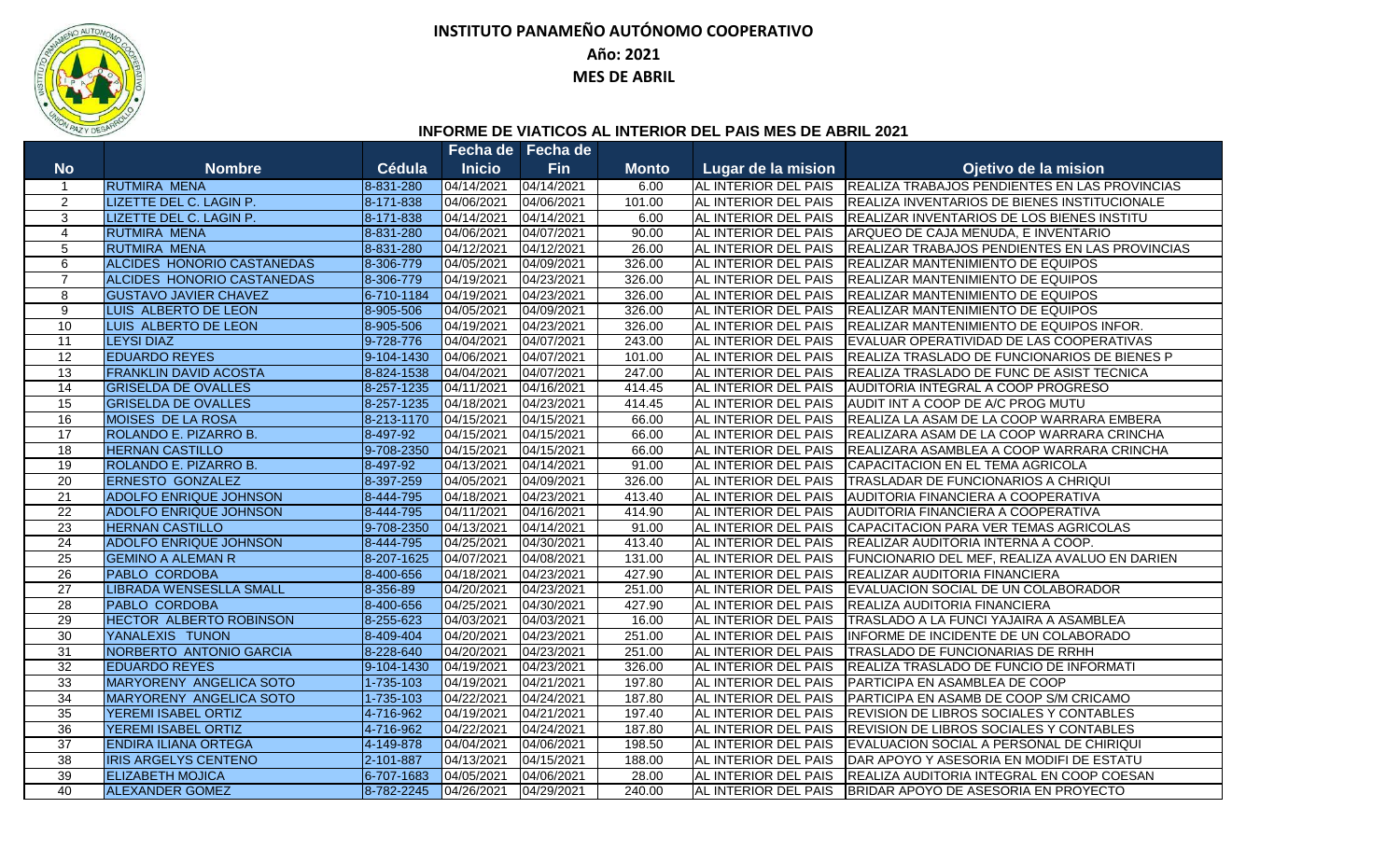|                 |                                    |                 |               | Fecha de Fecha de |              |                       |                                                                 |
|-----------------|------------------------------------|-----------------|---------------|-------------------|--------------|-----------------------|-----------------------------------------------------------------|
| <b>No</b>       | <b>Nombre</b>                      | Cédula          | <b>Inicio</b> | <b>Fin</b>        | <b>Monto</b> | Lugar de la mision    | Ojetivo de la mision                                            |
| 41              | <b>FRANKLIN OSVALDO MURILLO</b>    | 8-267-811       | 04/10/2021    | 04/10/2021        | 16.00        |                       | AL INTERIOR DEL PAIS ASISTIR A REUNION CAPITULAR EN COLON       |
| 42              | <b>EDUARDO ENRIQUE ARIZA</b>       | 8-447-456       | 04/05/2021    | 04/05/2021        | 6.00         | AL INTERIOR DEL PAIS  | TRASLADO DE FUNCIONARIOS A CAPIRA                               |
| 43              | ANABELL LOVELEE ACOSTA             | 8-731-1898      | 04/10/2021    | 04/10/2021        | 6.00         | AL INTERIOR DEL PAIS  | ASISTIR A ASAMBLEA ORDINARIA DE FEDPA                           |
| 44              | ANABELL LOVELEE ACOSTA             | 8-731-1898      | 04/10/2021    | 04/10/2021        | 10.00        | AL INTERIOR DEL PAIS  | ASISTIR A ASAMBLEA ORDINARIA DE FEDPA                           |
| 45              | <b>IRIS ARGELYS CENTENO</b>        | 2-101-887       | 04/12/2021    | 04/12/2021        | 6.00         | AL INTERIOR DEL PAIS  | ASESORIA EN DOCUMENTOS PARA OPTAR PERSONERIA                    |
| 46              | <b>ERIC BARTOLO PEREZ</b>          | 2-125-610       | 04/12/2021    | 04/12/2021        | 6.00         | AL INTERIOR DEL PAIS  | ASESORIA EN ELABORACION DE DOCUMENTOS                           |
| 47              | MANUELA VILLAMONTE                 | 8-891-197       | 04/17/2021    | 04/17/2021        | 6.00         | AL INTERIOR DEL PAIS  | COBERTURA FILMICA EN ASAMBLEA                                   |
| 48              | <b>JOSE PALOMINO</b>               | 8-836-299       | 04/17/2021    | 04/17/2021        | 16.00        | AL INTERIOR DEL PAIS  | COBERTURA FOTOGRAFICA EN ASAMBLEA                               |
| 49              | <b>FELIX GUERRERO</b>              | 8-923-1025      | 04/17/2021    | 04/17/2021        | 22.00        | AL INTERIOR DEL PAIS  | TRASLADO DE FUNCIONARIOS A TORTI                                |
| 50              | <b>EIVAR A. FRANCO</b>             | 6-57-554        | 04/12/2021    | 04/12/2021        | 6.00         | AL INTERIOR DEL PAIS  | TRASLADO DE FUNCIONARIO A CHORRERA                              |
| $\overline{51}$ | <b>CLARENCE MAITLAND</b>           | 8-346-914       | 04/12/2021    | 04/12/2021        | 26.00        | AL INTERIOR DEL PAIS  | BRINDA APOYO AL DEPTO DE RRHH EN VERAGUAS                       |
| 52              | <b>JUAN LOBON</b>                  | PE-8-93         | 04/10/2021    | 04/10/2021        | 16.00        | AL INTERIOR DEL PAIS  | PARTICIPA EN ASAMBLEA DE COOP PALMAS BELLAS                     |
| 53              | YAJAIRA LINETH BARRIOS             | 3-710-1447      | 04/03/2021    | 04/03/2021        | 15.60        | AL INTERIOR DEL PAIS  | ASIGNADA PARA REALIZACION DE ASAMBLEA                           |
| 54              | <b>NELLY INES GIBBONS</b>          | 3-714-448       | 04/17/2021    | 04/17/2021        | 6.00         | AL INTERIOR DEL PAIS  | ASIGNADA A PARTICIPAR EN COLC DE CALCOMANIAS                    |
| 55              | <b>LIZQUEL MELEYKA ROSALES</b>     | 3-706-957       | 04/17/2021    | 04/17/2021        | 15.70        | AL INTERIOR DEL PAIS  | PARTICIPA EN COLOCACION DE CALCOMANIAS                          |
| 56              | <b>HILGAN ALVARADO</b>             | 5-12-1310       | 04/10/2021    | 04/10/2021        | 6.00         | AL INTERIOR DEL PAIS  | FISCALIZAR ASAMBLEA DE A COOP VICTO LORENZO                     |
| 57              | <b>RAMON ADOLFO FERNANDEZ</b>      | 2-66-983        | 04/14/2021    | 04/14/2021        | 6.00         | AL INTERIOR DEL PAIS  | CAPACITAR A MIEMBROS DE COOP PIEDRA PINTADA                     |
| 58              | <b>CESAR H. CHAVEZ B.</b>          | 6-710-1184      | 04/06/2021    | 04/06/2021        | 6.00         | AL INTERIOR DEL PAIS  | TRASLADO DEL DIRECTOR A COOP PIEDRA PINTADA                     |
| 59              | <b>LEONEL MENESES</b>              | 2-125-848       | 04/10/2021    | 04/14/2021        | 26.00        | AL INTERIOR DEL PAIS  | TRASLADO DE TECNICA Y DIRECTOR PROVINCIAL                       |
| 60              | <b>IRIS MARLENA VALENCIA</b>       | 2-126-598       | 04/07/2021    | 04/07/2021        | 10.00        | AL INTERIOR DEL PAIS  | ASESORIA TECNICA A COOP ESP DE LOS CAMPESINOS                   |
| 61              | RAMIRO FERRER CORDOBA BARRIOS      | 7-704-602       | 04/20/2021    | 04/21/2021        | 91.00        | AL INTERIOR DEL PAIS  | PARTICIPA EN REUNION CON DIR. EJECUTIVO                         |
| 62              | ZAIRA J. DE CASTILLERO             | 7-109-142       | 04/06/2021    | 04/22/2021        | 30.00        | AL INTERIOR DEL PAIS  | <b>SUPERVISION EMPRESARIAL</b>                                  |
| 63              | <b>ELIO ELISEO DOMINGUEZ</b>       | 7-93-2751       | 04/20/2021    | 04/21/2021        | 91.00        | AL INTERIOR DEL PAIS  | APOYO COMO CONDUCTOR PARA LA DIR. PROV                          |
| 64              | <b>ELIO ELISEO DOMINGUEZ</b>       | 7-93-2751       | 04/09/2021    | 04/09/2021        | 16.00        | AL INTERIOR DEL PAIS  | VIAJE A LA CIUDAD A TRASLADAR A FUNCIONARIOS                    |
| 65              | <b>CLARENCE MAITLAND</b>           | 8-346-914       | 04/26/2021    | 04/28/2021        | 206.50       | AL INTERIOR DEL PAIS  | <b>INVESTIGACION ESPECIAL A COOP CACSA</b>                      |
| 66              | OMAR FRANCISCO RUIZ                | 8-366-327       | 04/26/2021    | 04/28/2021        | 206.50       | AL INTERIOR DEL PAIS  | INVESTIGACION ESPECIAL A COOP CACSA R.L.                        |
| 67              | <b>NARCIDA VEGA</b>                | 10-24-413       | 04/26/2021    | 04/26/2021        | 12.00        | AL INTERIOR DEL PAIS  | ASISTIR A LA COOP JIRHE, RL A REALIZAR CAPACIT                  |
| 68              | <b>AMARILIS ALVARADO</b>           | 8-439-619       | 04/26/2021    | 04/26/2021        | 12.00        | AL INTERIOR DEL PAIS  | ASITIR A COOP JIRHE A REALIZAR CAPACITACI                       |
| 69              | MARYORENY ANGELICA SOTO            | 1-735-103       | 04/30/2021    | 05/01/2021        | 92.20        | AL INTERIOR DEL PAIS  | PARTICIPA DE ASAMBLEA COOP GUIAS TURISTICAS                     |
| 70              | YEREMI ISABEL ORTIZ                | 4-716-962       | 04/30/2021    | 05/01/2021        | 92.20        | AL INTERIOR DEL PAIS  | PARTICIPA EN ASAMBLEA DE COOP GUIAS                             |
| 71              | <b>ELIO ELISEO DOMINGUEZ</b>       | 7-93-2751       | 04/26/2021    | 04/30/2021        | 30.00        | AL INTERIOR DEL PAIS  | <b>REALICE AUDITORIA INTEGRAL</b>                               |
| $\overline{72}$ | <b>ADOLFO ALBA</b>                 | 9-99-2287       | 04/14/2021    | 04/15/2021        | 22.00        | <b>PLANTA CENTRAL</b> | REGISTRO EN COTIZACIONES EN LINEA,                              |
| $\overline{73}$ | <b>RODRIGO SILVA</b>               | 8-468-782       | 04/14/2021    | 04/15/2021        | 22.00        | <b>PLANTA CENTRAL</b> | REFRENDO Y FIRMA DE O/C DE VIGENCIA EXPIRA                      |
| 74              | <b>MARILUZ YAMILETH MARCIAGA</b>   | 8-743-2449      | 04/14/2021    | 04/14/2021        | 11.00        | PLANTA CENTRAL        | REGISTRO DE ENTRADAS Y SALIDAS DE V/E                           |
| 75              | <b>KAMELIA DE RODRIGUEZ</b>        | 8-775-1231      | 04/14/2021    | 04/15/2021        | 22.00        | <b>PLANTA CENTRAL</b> | HACER O/C DE VIGENCIA EXPIRADA                                  |
| 76              | <b>MARISOL MARIN</b>               | 8-518-142       | 04/14/2021    | 04/15/2021        | 22.00        | <b>PLANTA CENTRAL</b> | CONFECCION DE O/C DE VIGENCIA EXPIRADA                          |
| 77              | <b>MOISES LENIN CORRALES</b>       | 9-741-555       | 04/12/2021    | 04/12/2021        | 16.00        | AL INTERIOR DEL PAIS  | TRASLADAR A ADMINISTRADORA A PANAMA                             |
| 78              | <b>EDICENIA BARSALLO DE MOJICA</b> | 9-84-1299       | 04/12/2021    | 04/12/2021        | 16.00        | AL INTERIOR DEL PAIS  | ASISTIR A PANAMA A ENTREGA DE CHEQUES                           |
| 79              | ELIO ELISEO DOMINGUEZ              | 7-93-2751       | 04/12/2021    | 04/16/2021        | 30.00        |                       | AL INTERIOR DEL PAIS   REALIZA AUDITORIA INTEGRAL               |
| 80              | YAJAIRA LINETH BARRIOS             | 3-710-1447      | 04/03/2021    | 04/03/2021        | 15.60        |                       | AL INTERIOR DEL PAIS ASIGNADA A ASAMBLEA DE COOP PROG KUNA      |
| 81              | <b>LEONEL MENESES</b>              | $2 - 125 - 848$ | 04/07/2021    | 04/07/2021        | 6.00         |                       | AL INTERIOR DEL PAIS MISION OFICIAL EN PANAMA ENTREGANDO VALIJA |
| 82              | VANESSA I. REYES P.                | 2-720-942       | 04/14/2021    | 04/14/2021        | 6.00         | AL INTERIOR DEL PAIS  | MISION OFICIAL EN CAPACITACION A COOPERATIVA                    |
| 83              | MAYTEE E. FERNANDEZ B.             | 2-723-1105      | 04/14/2021    | 04/14/2021        | 6.00         | AL INTERIOR DEL PAIS  | CAPACITACION AL GRUPO COOP PIEDRA PINTADA                       |
| 84              | MARYORENY ANGELICA SOTO            | 1-735-103       | 04/13/2021    | 04/13/2021        | 16.00        | AL INTERIOR DEL PAIS  | RETIRAR CHEQUES DE ASIST SOCIAL ESUCATIVA                       |
| 85              | <b>MANUEL LUNA GARIBALDO</b>       | 8-323-243       | 04/30/2021    | 05/01/2021        | 95.00        | AL INTERIOR DEL PAIS  | ENTREGA DE APOYO A GRANJAS FAMILIARES                           |
| 86              | <b>BLANCA OTILIA PEDRESCHI</b>     | 2-720-550       | 04/30/2021    | 05/01/2021        | 90.00        | AL INTERIOR DEL PAIS  | COBERTURA FILMICA Y FOTOGRAFICA                                 |
| 87              | EVARISTO ARIZA CEDEÑO              | 8-723-2347      | 04/30/2021    | 05/01/2021        | 95.00        |                       | AL INTERIOR DEL PAIS   TRASLADO DEL DIRECTOR EJECUTIVO          |
| 88              | ROSAURA HINESTROZA                 | 8-249-753       | 04/30/2021    | 05/01/2021        | 89.00        |                       | AL INTERIOR DEL PAIS PARTICIPA EN ENTREGA DE CHEQUES            |